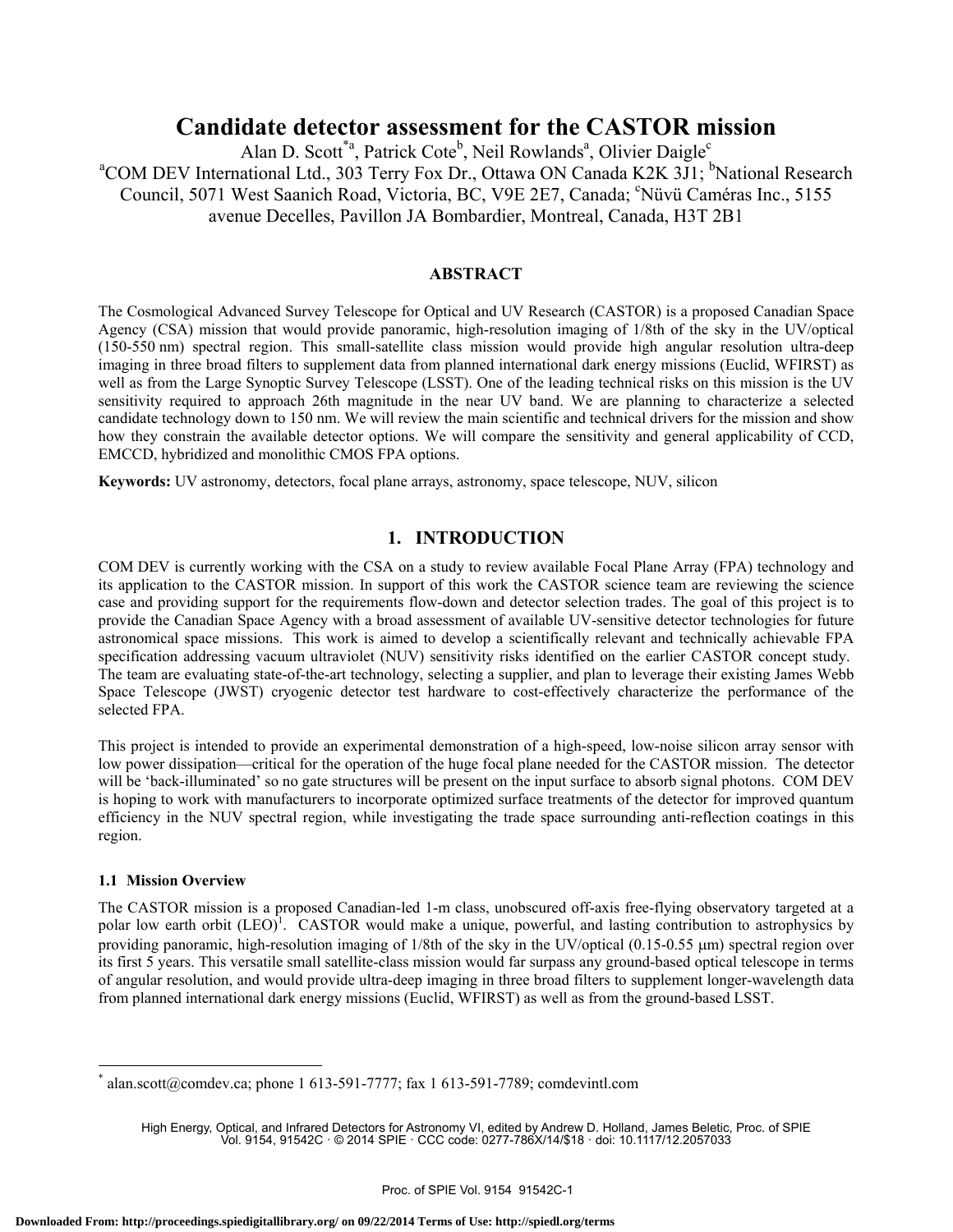Imaging in the blue and NUV over a fully paved field of  $\sim$ 1 x 0.5 degrees, CASTOR will be diffraction limited at 300 nm at  $\sim$ 0.1" pixel scale (10 µm). This will require an array of 9 x 5 detectors, each with 16 Megapixels, or similar total size in alternative format. The wide field imager will take  $\sim$ 3-10 minute exposures sampling up the slope in 3 colours: u, g, and NUV. A fine pointing mirror will use 10 Hz guiding data from a few bright stars on the main array to stabilize the image to  $\leq 0.05$ ", and a series of 4 dithers will be used at half integral offsets to fill in the gaps in the image array. One of the requirements is to do photometry on stars to levels of  $\langle 1\%$  accuracy. This impacts requirements on gain linearity knowledge and allowable levels of inter-pixel capacitance (IPC). A secondary goal of the mission will be to provide high speed photometry on a set of ~300 bright stars at a refresh rate of > 20 Hz. This corresponds to at least 10 bright stars per array.

One of the leading technical risks on this mission is the UV sensitivity of the large area focal plane arrays required to approach  $26<sup>th</sup>$  magnitude in the near UV band over the full survey area. This paper provides an assessment of different candidate detector and bandpass filter coating technologies against the preliminary mission requirements. The selection criteria include FPA packaging, thermal dissipation, and system impact in order to address challenging budgetary limitations. Opportunities for international partnership are also discussed.

# **2. REQUIREMENTS**

Assuming random noise sources can be constrained to <2.5 electrons on a 600 second integration, the CASTOR system requires a high quantum efficiency in the NUV band  $(>25%)$  to meet its targeted survey magnitudes. The sensitivity requirements are apportioned between the filter and the detector systems in the following subsections. A significant advantage would be gained by a manufacturer with a demonstrated ability to deposit a high throughput `solar-blind` NUV bandpass coating directly onto the silicon FPA. This approach, if successful, would avoid the multiplicative coating losses at the filter and detector surfaces, taking advantage of the high internal efficiency of modern backilluminated silicon detectors.

### **2.1 Detector Requirements**

The CASTOR detectors need a high quantum efficiency in the NUV band (>50%) combined with a low dark current  $\langle 0.01 \text{ e/p/s} \rangle$  in a large format array compatible with the power resources of a small satellite bus. Also required are:

- Gain knowledge of <0.5% to achieve photometric accuracy.
- Low power dissipation on the focal plane  $(\leq 20 \text{ mW/cm}^2)$  is needed for the cryocooler to stay within the tight power budget of a small satellite, assuming cooling to <170 K is required for end-of-life dark current after proton irradiation in LEO.
- IPC should be constrained to be within the optical point spread function of the telescope, and must be linear with flux to be removable from the data
- A detector pitch of 10 microns (0.1") hits all the major science goals, if dithered to 0.05" sampling.
- Ability to do 10 Hz fine guiding on the main array without disrupting long science integrations would be a benefit.

It would ease procurement, qualification, and readout electronics design for future astronomy missions if the selected detector were to be available to be used for the entire NUV/Visible waveband, providing commonality of electrical interfaces and drive software. Detectors could be procured with varied anti-reflection coatings optimized for their target wavebands with minimal system impact in this case. Detector type should therefore be selected to have good sensitivity over the entire waveband.

#### **2.2 Filter Requirements**

CASTOR supports three filter wavebands: NUV (150-325 nm), 'u' (325-425 nm), and 'g' (425-550 nm). 'Red leak' is a major issue for UV science. The NUV-band filter will need to suppress the longer out-of-band wavelengths by 4 or more orders of magnitude (vs. 3 orders in 'u' and 'g' bands). In-band throughput needs to be >50%.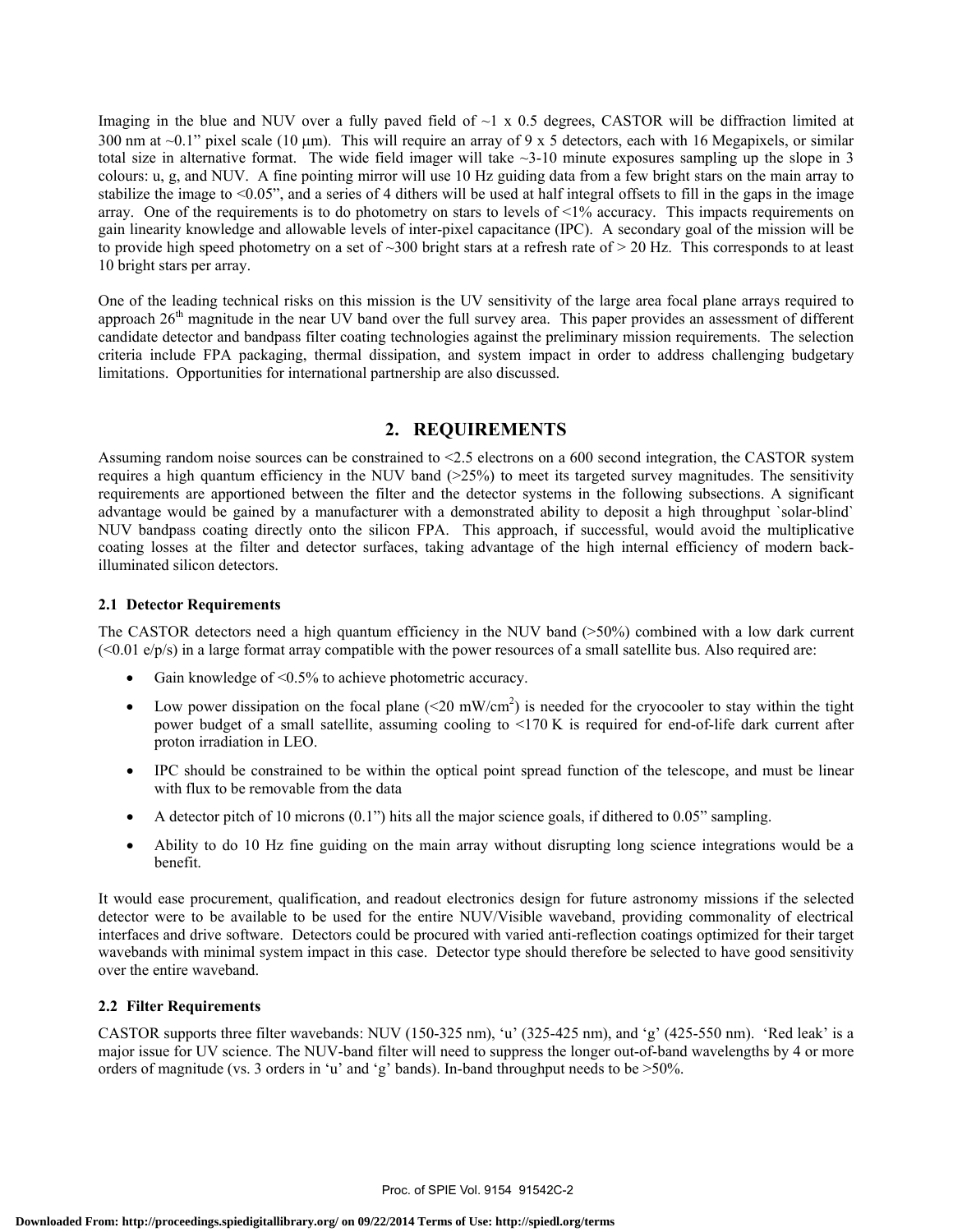### **3. DETECTOR COMPARISON**

We have ruled out ultra-low temperature detectors as infeasible within the resource envelope for a small satellite. Multichannel plates with wide-bandgap solar-blind nitride photocathodes have gain uncertainties on the order of +/-30%, and cannot meet the photometric accuracy requirements, except when used as photon counters for the dimmest sources.

High resistivity silicon-based photovoltaic array detectors are known to have high internal quantum efficiency/absorptivity over the full NUV/Visible range down to 120 nm<sup>2</sup>. Suitably mature silicon detector choices include monolithic Back Illuminated CMOS (BICMOS), silicon PIN hybridized to CMOS Readout Integrated Circuit (ROIC), and various flavours of back illuminated CCD (BICCD), including electron multiplying CCD (EMCCD). Since CCD technology has advanced to the point where photon detection has almost reached the ideal limit (ie. >90% quantum efficiency and <5 electrons readout noise), these are the imaging detectors most typically used in astronomy applications.

#### **3.1 CCD-based options**

CCDs shift collected charge off of the device at common readout stages. This means that the CCD photoresponse nonuniformity is typically very low from pixel-to-pixel because the same readout circuitry is used for each read. CMOS, on the other hand, often suffers from gain and offset non-uniformity over the surface of the detector chip because each pixel has a 'unique' output amplifier on-board with its own offset bias and gain characteristics.

Drawbacks associated with a CCD design include the fact that the efficiency of charge transfer degrades with radiation dose, and the power and off-chip circuitry required to shift the charge becomes a big penalty, especially at high readout rates.



Figure 1 CASTOR mission EMCCD signal to noise comparison to CCD as a function of magnitude

EMCCDs can provide a signal-to-nose advantage over classical CCDs in photon-counting mode for the dimmest sources under consideration. For bright signals of more than a few collected electrons/pixel, the EMCCD, however, operates at a photometric noise penalty. In order to keep the pixel fluence low for the majority of sources, an EMCCD would need to be operated at very high frame rates. This would exacerbate the power penalty over that of a classical CCD. The signal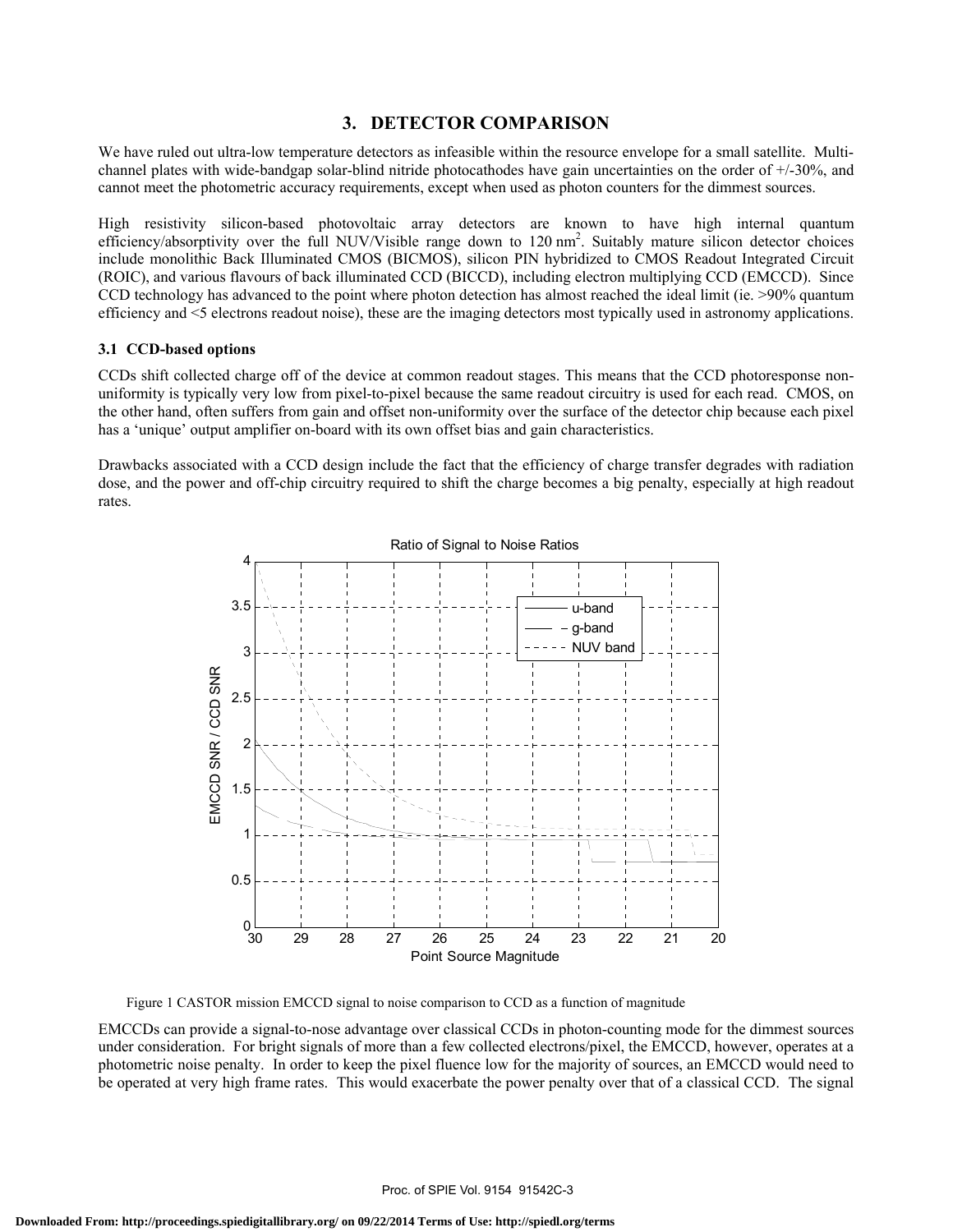to noise ratio tradeoff is summarized in Figure 1 as a function of the target magnitude for the CASTOR mission. The discontinuous drop at the bright end of the scale is an indication of where the source brightness exceeds the single photon/pixel limit for useful photometry at the maximum frame rate of existing large EMCCDs  $(\sim 15 \text{ Hz})$ . For object magnitudes above this point the data from the EMCCD would be processed in analog mode, at which point the gain dispersion reduces the effective signal to noise ratio, compared to a typical CCD.

When the energy of the UV photons exceeds twice the bandgap energy in silicon, there is a chance that multiple charge carriers will be created on absorption. The CCD signal-to-noise shown for the NUV band in Figure 1 has been corrected for an estimated quantum yield factor of 1.3, which is applicable to e2v CCDs operating near 150 nm (see Figure 3). Dispersion in this gain will affect the photometric accuracy of the CCD measurements whereas the signal-to-noise ratio for the EMCCD in photon counting mode is not affected by creation of multiple charge carriers by energetic photons.

Using the magnitude limits where photon counting is still feasible and the SNR ratio from Figure 1, the potential benefits of the EMCCD are readily calculated as shown in Table 1. For this comparison, we noted the brightest source that would be consistent with accurate photon counting while maintaining power dissipation similar to the original CMOS FPA consistent with a small satellite resource allocation. In this case, the maximum frame rate would be <0.15 Hz and this corresponds to photon counting saturation >5 magnitudes earlier than presented in Figure 1.

|                                      | Survey | <b>CASTOR Survey Band</b> |               |               |  |
|--------------------------------------|--------|---------------------------|---------------|---------------|--|
|                                      |        | <b>NUV</b>                | u             | g             |  |
| <b>SNR Factor Improvement</b>        | Wide   | 1.20                      | 1.06          | 1.00          |  |
| (from Figure 1)                      | Deep   | 3.10                      | 1.94          | 1.30          |  |
|                                      | Wide   | $+0.2(26.0)$              | $+0.06(27.2)$ | $+0.01(27.8)$ |  |
| Limiting Magnitude Improvement       | Deep   | $+1.2(27.5)$              | $+0.7(28.3)$  | $+0.3(28.6)$  |  |
| Photon Counting Saturation Magnitude |        | 25.6                      | 26.5          | 27.8          |  |
|                                      | Wide   | 0.7                       | 0.9           | 1.0           |  |
| Survey Time Improvement Factor       | Deep   | 0.1                       | 0.3           | 0.6           |  |

Table 1 CASTOR Limiting Magnitude or Survey Time Improvement with EMCCD's

It is immediately apparent from Table 1 that the main benefit from EMCCDs would be in the NUV band deep survey, extending it by more than a magnitude. Because of the power limitations on a small satellite bus, the source brightness window for non-saturating photon counting is quite narrow. For photon counting to address a useful range of source magnitudes it needs to be operated at maximum frame rates and high voltages, and this significantly complicates the readout electronics design. In addition, an unfeasibly large deployable solar panel would need to be added to the satellite to provide a few extra kilowatts of readout and cryocooler power.

### **3.2 CMOS ROIC-based options**

Recent advances have shown that there is no intrinsic reason that silicon CMOS ROICs cannot match or even outperform CCDs in all areas of performance<sup>3</sup>. Modern multi-read sampling techniques effectively eliminate the problem of fixed pattern offset noise and variable gain characteristics can be calibrated with a suitable flat field test. This, combined with their non-destructive readout capability, simplified low-power readout electronics, and intrinsic proton radiation tolerance make scientific CMOS a better choice for future space astronomy applications. CMOS readouts have the additional important operational benefit that many of them support high speed random-access subwindowing without affecting the rest of the scientific data collecting area. This would allow using the main scientific camera as the source for fine guidance information. An additional advantage is that the Silicon PIN can be hybridized to familiar infrared astronomy ROICs such as the HXRG family, recently used by COM DEV and the CSA in the JWST program.

One competing drawback, however, is that the PIN material needs extra thickness to retain structural integrity during indium bump bond hybridization, and this leads to a larger dark current than otherwise necessary at fixed operating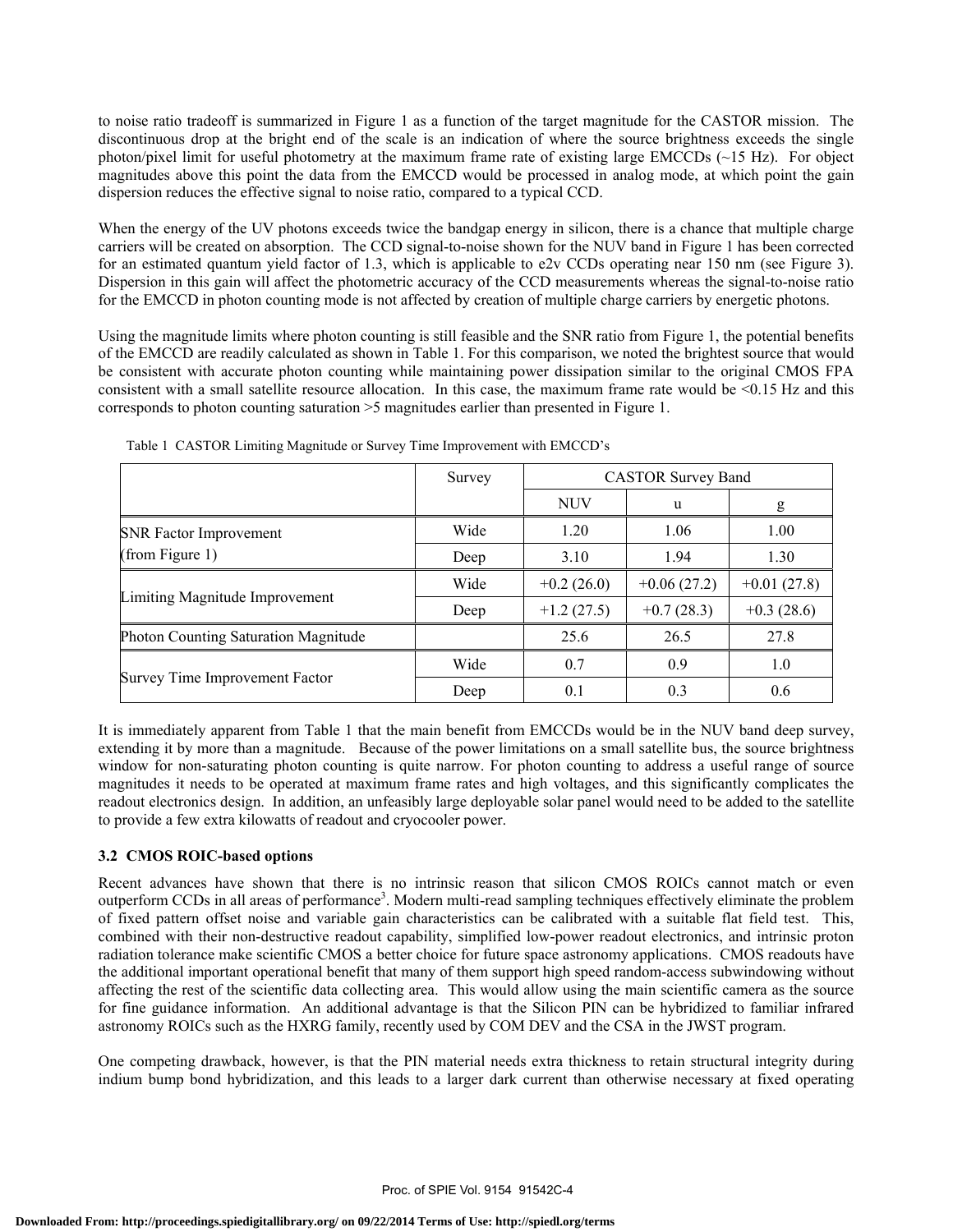temperature and results in higher transient sensitivity to cosmic rays and trapped proton flux. For a silicon detector, the displacement damage processes that affect bulk dark current generation rates are well understood and scale with the sensitive volume of the pixel<sup>4</sup>. The main risk is that a 5 year LEO trapped proton dose up to  $\sim 5x10^{10}$  p/cm<sup>2</sup> @10 MeV equivalent non-ionizing fluence under reasonable shielding levels will create sufficient displacement damage in thick silicon PIN pixels to require the baseline FPA to operate near 160-170 K. This will keep the dark current at or below the expected read noise levels on a 10 minute exposure. A custom BICMOS detector would have a much smaller thickness of silicon from which to collect dark current, and would allow the CASTOR FPA to operate at a higher temperature.

Another drawback of the hybridized detector is enhanced IPC. IPC is an effect that can occur in bump-bonded hybrid FPAs that employ a source follower pixel amplifier. IPC can result in the signal in one pixel being sensed by adjacent pixels that are capacitively coupled. IPC effect is more pronounced in fully-depleted silicon hybrid CMOS focal plane arrays than in infrared arrays because of the stronger coupling path through the silicon detector layer. IPC can degrade the image resolution and it can cause an overestimation of conversion gain (electrons per mV) determined from the conventional photon-transfer method because the IPC "blur" reduces the variance of photon noise<sup>5</sup>. This effectively smears a few percent of the signal from a bright pixel into its surrounding neighbours. Image processing methods have been developed on previous instruments to deconvolve IPC from data collected using HXRG detectors<sup>6</sup>. Good photometric accuracy can be achieved after IPC correction as long as the IPC is stable and well characterized. This is a concern because of the recent reports of significant IPC change with integrated signal levels<sup>7</sup>.

The trade off between BICMOS and Si PIN hybridized to CMOS that was considered in the original study<sup>1</sup> was ultimately tilted in favour of the Teledyne H4RG-10 due to its maturity, familiarity, and the fact that an appropriate SiC package was undergoing flight qualification.

### **3.3 Silicon surface treatments**

Another driver for future astronomical applications is the quantum efficiency, especially at the shortest wavelengths. Driven in part by semiconductor fabrication requirements, there has been excellent progress in optimizing the short wavelength quantum efficiency of silicon detectors. Work will be needed to determine the best type of surface treatments to use that would maximize NUV response. A standard option is to use photon down-conversion through scintillating coatings such as sodium salicylate, or Lumogen, but this results in >50% of the photons being lost to scattering at the focal plane.

Energetic ion-assisted hard coating processes used in typical AR-coatings tend to create surface defects in crystalline silicon. Care must be taken in developing reliable methods of applying robust anti-reflection coatings to back-thinned silicon detectors without creating a high concentration of surface defects that might serve as recombination centres for photo-generated electron-hole pairs<sup>8</sup>. A couple of European companies have been developing back-thinning and surface passivation methods for large format NUV BICMOS detectors for the proposed ESA Solar Orbiter mission<sup>9,10</sup>. JPL has developed a well-demonstrated molecular beam epitaxial process called δ-doping that has already moved from the laboratory into some commercial foundries. Figure 2 shows the improvements associated with this advancement, described as follows:

*"Delta-doped CCDs were developed at the Microdevices Laboratory at the Jet Propulsion Laboratory in 1992. Using molecular beam epitaxy, fully-processed thinned CCDs are modified for UV enhancement by growing 2.5 nm of Boron-doped silicon on the back surface. Named delta-doped CCDs because of the sharply-spiked dopant profile in the thin epitaxial layer, these devices exhibit stable and uniform 100% internal quantum efficiency without hysteresis in the visible and ultraviolet regions of the spectrum."11*

Other manufacturers have developed similar proprietary UV sensitizing processes with varying levels of demonstrated success and stability.

UV photons having more than twice the silicon bandgap energy have a chance of creating multiple electron/hole pairs on absorption. While this increases the detectability of a faint source above the noise floor, this process also increases the photometric noise by significantly increasing the variance in gain. This implies two separate methods of quantifying QE. Detective QE (DQE) is the fraction of incoming photons detected, whereas Responsive QE (RQE) is the ratio of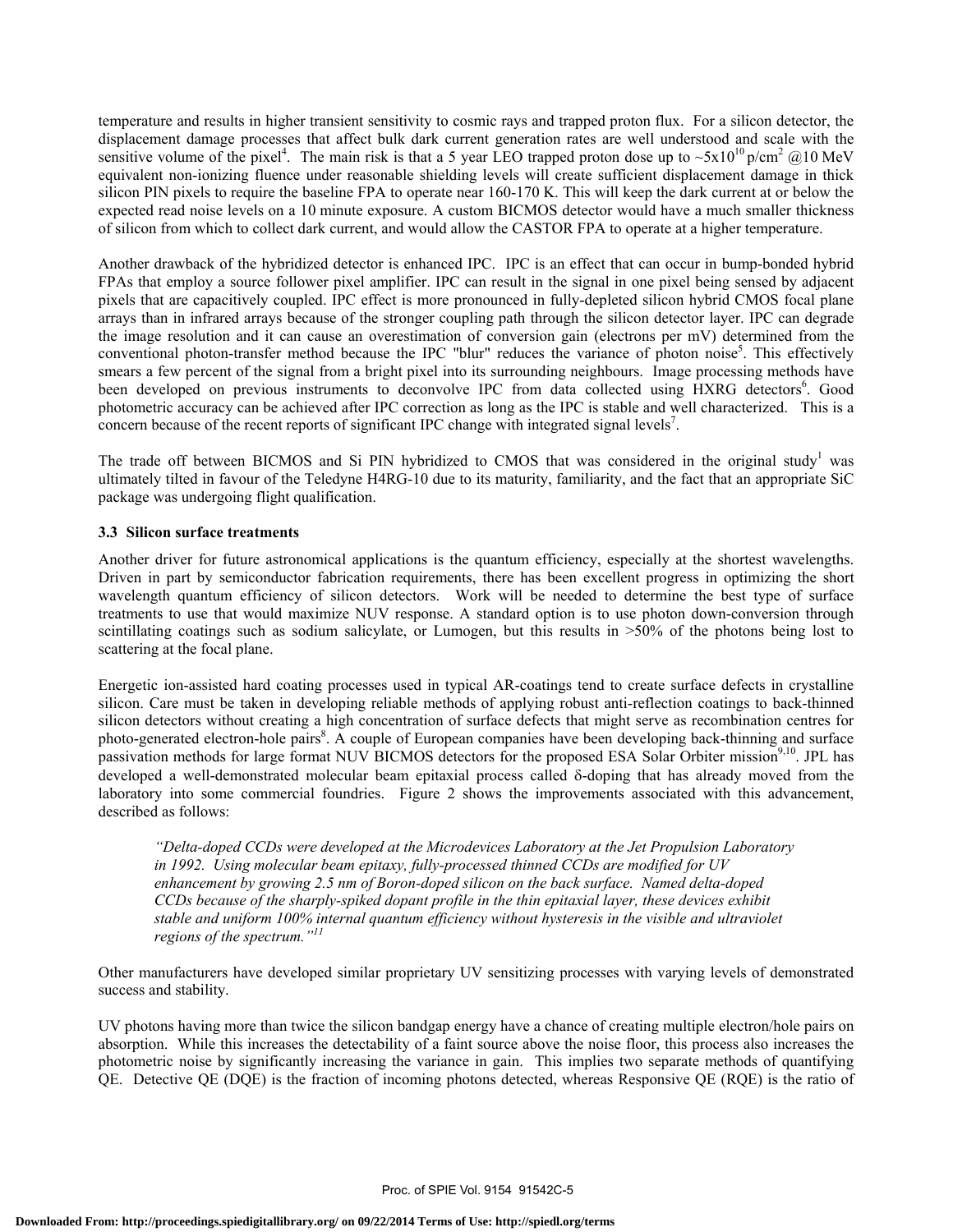collected charge carriers to the number of incoming photons. RQE is always larger than DQE in the UV where photons have sufficient energy to excite multiple charge carriers.



Figure 2 Typical QE levels of delta-doped silicon back-illuminated detectors<sup>11</sup>



Figure 3 e2v back-illuminated silicon detector performance predictions with GOES SXI data points<sup>†</sup>

E2v have demonstrated a response on back-illuminated, uncoated CMOS devices down to 120 nm in the vacuum ultraviolet as shown in Figure 3. JPL has done similar work as shown in Figure 4. There is a strong linkage between coating technology and the survey strategy. Since silicon detector coatings cannot offer optimum QE over all three bands simultaneously we have settled on a focal plane layout with fixed spectral bands applied to each detector. This eliminates the need for a large filter wheel, and improves overall system reliability and throughput. It should be noted,

 $\overline{a}$ 

<sup>†</sup> e2v private communication 2014.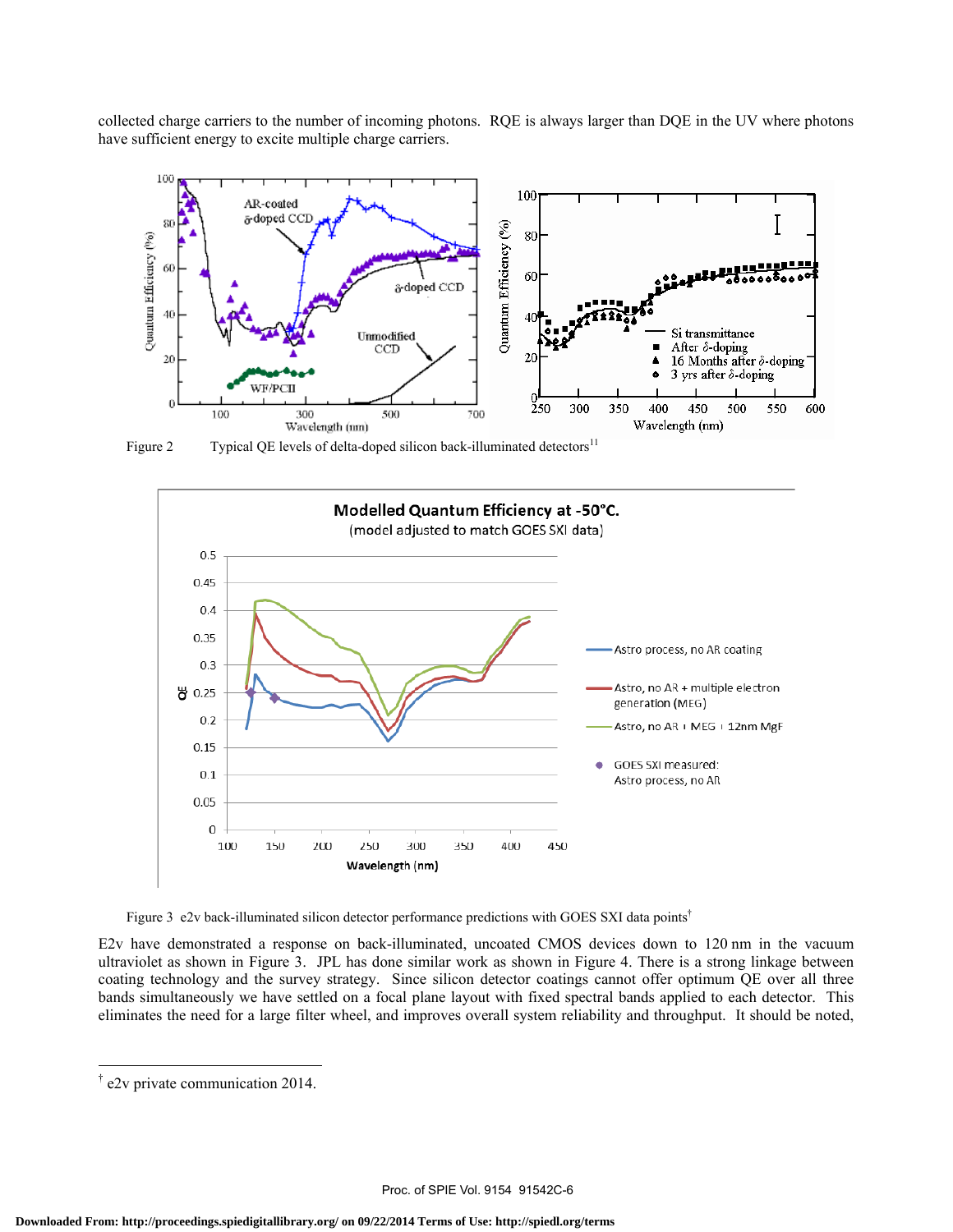however, that although the sensitivity is good with these simple coatings, they provide little blocking of the red leak. Additional multi-layer coatings are required to block the rest of the silicon waveband to the required levels.



Figure 4 State-of-the-art in single layer UV AR coatings for silicon<sup>12</sup>

#### **3.4 Packaging**

The sheer size of the proposed CASTOR focal plane array poses a packaging challenge, although observatories with 4 side buttable packages have already reached the Gigapixel mark (eg. Gaia). The telescope and FPA structure will be manufactured from silicon carbide to provide a lightweight optical system that is structurally and thermally stable. Qualifying a custom package for a space mission can be a long and costly undertaking. A packaged pre-qualified SiC FPA from an international partner could be an enabling contribution for the CASTOR mission.

For the original mission concept study the detector baseline was a 9 x 5 array of H4RG-10 HyVisI (Si PIN/CMOS) from Teledyne, arranged in three spectral bands of  $3 \times 5$  FPAs. These FPAs consist of 4096 x 4096 pixels at a pitch of 10  $\mu$ m in 4-side buttable SiC packages. This is important for minimizing the gaps between nearby arrays in the FPA. The design allows for <3 mm gaps between active areas of subsequent arrays on 3 sides and <8 mm gap on the fourth bondpad side. These detectors are very similar in their readout characteristics to H2RG devices tested by COM DEV and incorporated into the JWST Guider and NIRISS instruments. The baseline FPA has already been built and space qualified to TRL6 for the NRL Joint Milli-Arcsecond Pathfinder Survey (J-MAPS), recently cancelled<sup>13</sup>. These detectors had been selected as the baseline due to their high TRL, space-qualified status, and mission criticality. Other packaging material options with similar thermo-mechanical properties, such as the Invar package currently being developed by e2v for TAOS, could be an option if detailed thermal analysis show promise.

#### **3.5 State-of-the-art Assessment**

We have selected appropriate FPA technologies in consultation with experienced high performance detector manufacturers, as the basis of this assessment. From e2v we have selected a BICMOS FPA similar to the TAOS  $II<sup>14</sup>$  or CIS113<sup>15</sup>. From Sarnoff (SRI) we have selected their Mk x Nk expandable BICMOS technology<sup>16</sup> similar to the SoloHi detector<sup>17</sup>. From Raytheon we have selected a custom silicon PIN direct-bonded hybrid<sup>18</sup>. The Teledyne RSC option is the H4RG-10 HyVisI<sup>19</sup>. A notional custom large format BICCD development is also included for comparison.

Key custom manufacturing processes that impact detector performance include:

- Back-thinning/ PIN hybridization
- Delta doping/UV sensitization
- Multi-layer dielectric AR-coating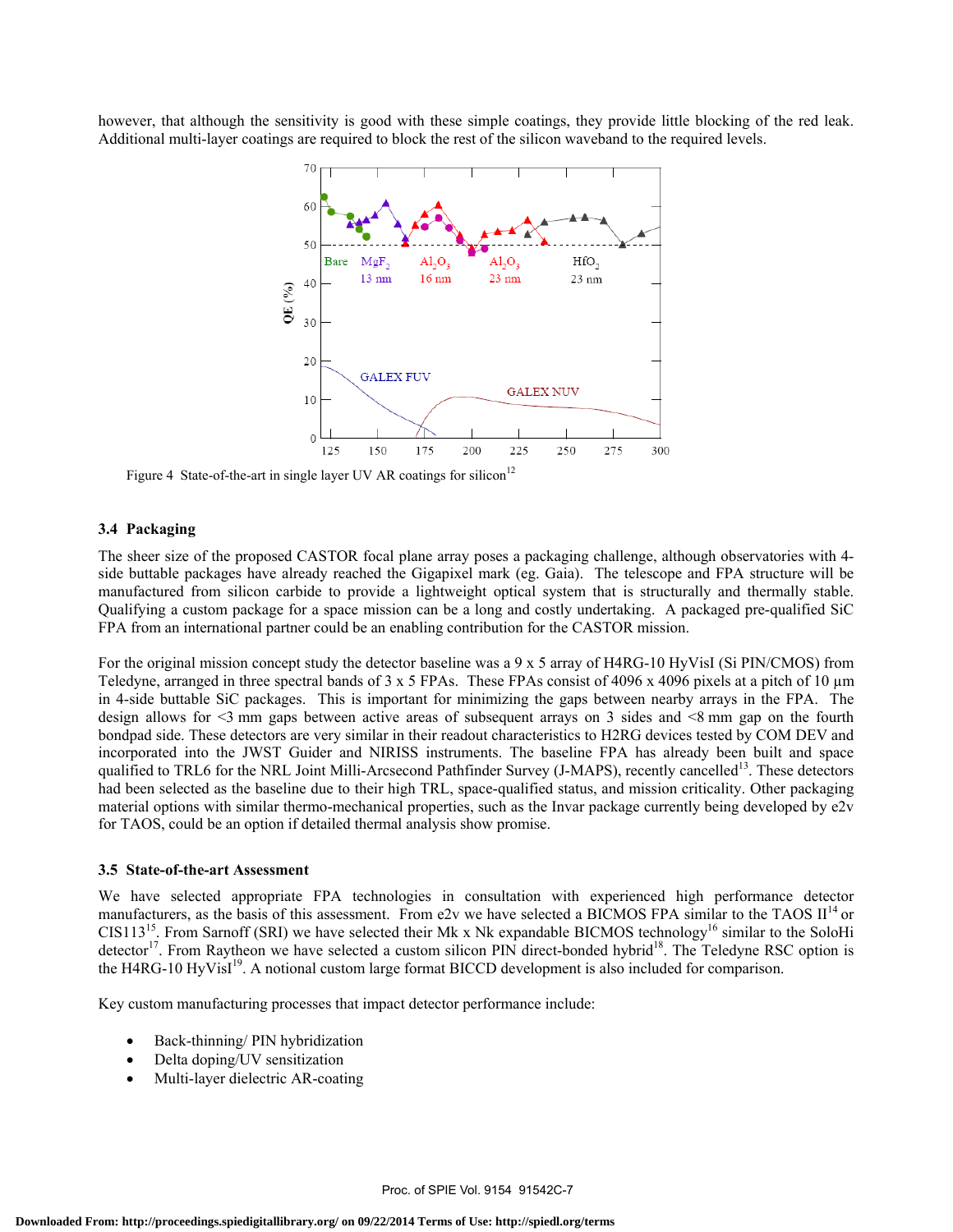Our investigations show that most manufacturers have processes available in-house for back-thinning their silicon FPAs, or else a process arrangement in place with a subcontractor. There are multiple independent sources of back-illuminated surface sensitization available, including JPL MBE δ-doping; Mike Lesser (U Arizona) chemisorption process; SRI patented flash gate process; Teledyne RSC in-house thinning process; e2v astronomy process. The qualification levels and NUV QE achieved by these processes are still under investigation.

Table 2 provides a comparison of proposed solutions for the CASTOR mission from leading detector manufacturers. Green squares indicate the best options, yellow squares indicate areas of concern, and red squares indicate areas of serious concern for the CASTOR mission.

The comparison provided in the end of life (EOL) dark current column of Table 2 is somewhat speculative, and is based on the universal response of silicon to the expected proton environment in a LEO orbit (see Section 3). All else being equal, the volume of depleted silicon that accumulates proton-induced displacement damage will be directly proportional to the end of life dark current at any fixed temperature. The Teledyne H4RG HyVisI requires about 10x more thickness of silicon than the other options, due to the pressure that is applied to the wafer during Indium bump bonding. This corresponds to an operating temperature penalty of about 10 Kelvin. The other impact on EOL dark current is surface related dark current from ionizing radiation damage at the silicon/oxide interface. This can be mitigated somewhat in the design of the pixel, but we do not have data on this aspect of detector performance.

| <b>Detector</b>  | <b>ROE</b>         | # of            | TRL                  | <b>TRL</b>     | TRL                    | $_{\rm IPC}$ | $Sub-$     | Up-ramp         | Read           | <b>EOL</b> |
|------------------|--------------------|-----------------|----------------------|----------------|------------------------|--------------|------------|-----------------|----------------|------------|
| <b>Type</b>      |                    | Det             | UV                   | Det            | Pkg                    |              | window     | <b>Sampling</b> | <b>Noise</b>   | $I_{dark}$ |
| E <sub>2</sub> V | <b>Custom</b>      | 36 <sup>°</sup> | $5^{\dagger\dagger}$ | $4^{\$}$       | $\overline{4}^{**}$    | None         | <b>Yes</b> | Yes             | $\sim$ 5 e $-$ |            |
| <b>BICMOS</b>    | analog             |                 |                      |                |                        |              |            |                 |                |            |
| <b>TAOS II</b>   | <b>LVDS</b>        |                 |                      |                |                        |              |            |                 |                |            |
| Teledyne         | JWST re-           | 45              | $5^{\dagger\dagger}$ | 6              | $5^{\ddagger\ddagger}$ | $\sim 5\%$   | <b>Yes</b> | <b>Yes</b>      | $\sim$ 10 e-   |            |
| H4RG             | use.               |                 |                      |                |                        |              |            |                 |                |            |
| <b>HyVisI</b>    |                    |                 |                      |                |                        |              |            |                 |                |            |
| Raytheon         | <b>Custom</b>      | 6 or            | $\overline{2}$       | $\overline{5}$ | $\overline{4}$         | None         | <b>Yes</b> | <b>Yes</b>      | $\sim$ 5 e-    |            |
| PIN              | analog             | 18              |                      |                |                        |              |            |                 |                |            |
| hybrid           | LVDS <sup>§§</sup> |                 |                      |                |                        |              |            |                 |                |            |
| <b>SRI</b>       | JWST re-           | 12              | $\overline{2}$       | $\overline{4}$ | $\overline{2}$         | None         | Yes (by)   | <b>Yes</b>      | $\leq 6$ e-    |            |
| Mk x Nk          | use.               |                 |                      |                |                        |              | row)       |                 |                |            |
| <b>BICCD</b>     | Custom             | 45              | $\overline{2}$       | $\overline{4}$ | $\overline{2}$         | None         | No.        | Not needed      | $1.5 e^{-}$    |            |
|                  | analog             |                 |                      |                |                        |              |            |                 |                |            |
|                  | <b>CCD</b>         |                 |                      |                |                        |              |            |                 |                |            |

Table 2: Detector types comparative analysis

### **4. SUMMARY**

Based on the comparison provided, it appears that there are multiple silicon detector candidates that could address the needs of the CASTOR mission. The best characterized UV sensitization process is molecular beam δ-doping available at JPL. A collaboration between JPL and one of the detector manufacturers would also provide a strong option for the CASTOR mission FPA. A comparative study assessing the NUV-band sensitivity of the various manufacturer processes with test diodes would also be useful. A significant advantage would be gained by a manufacturer with a demonstrated ability to deposit a `solar-blind` NUV bandpass coating directly onto the silicon.

 $\overline{a}$ 

<sup>‡</sup> Based on volume of radiation-sensitive active silicon assuming surface dark currents are minimized by design

<sup>§</sup> Expect TRL 5 by the fall

<sup>\*\*</sup> Current package is Invar vs. SiC

<sup>&</sup>lt;sup>††</sup> The internal QE of the Teledyne and e2v UV processes across the NUV band are under investigation.

<sup>‡‡</sup> J-MAPS package may require adaptation to the larger CASTOR FPA

<sup>§§</sup> Custom digital is available, but has unacceptable read noise